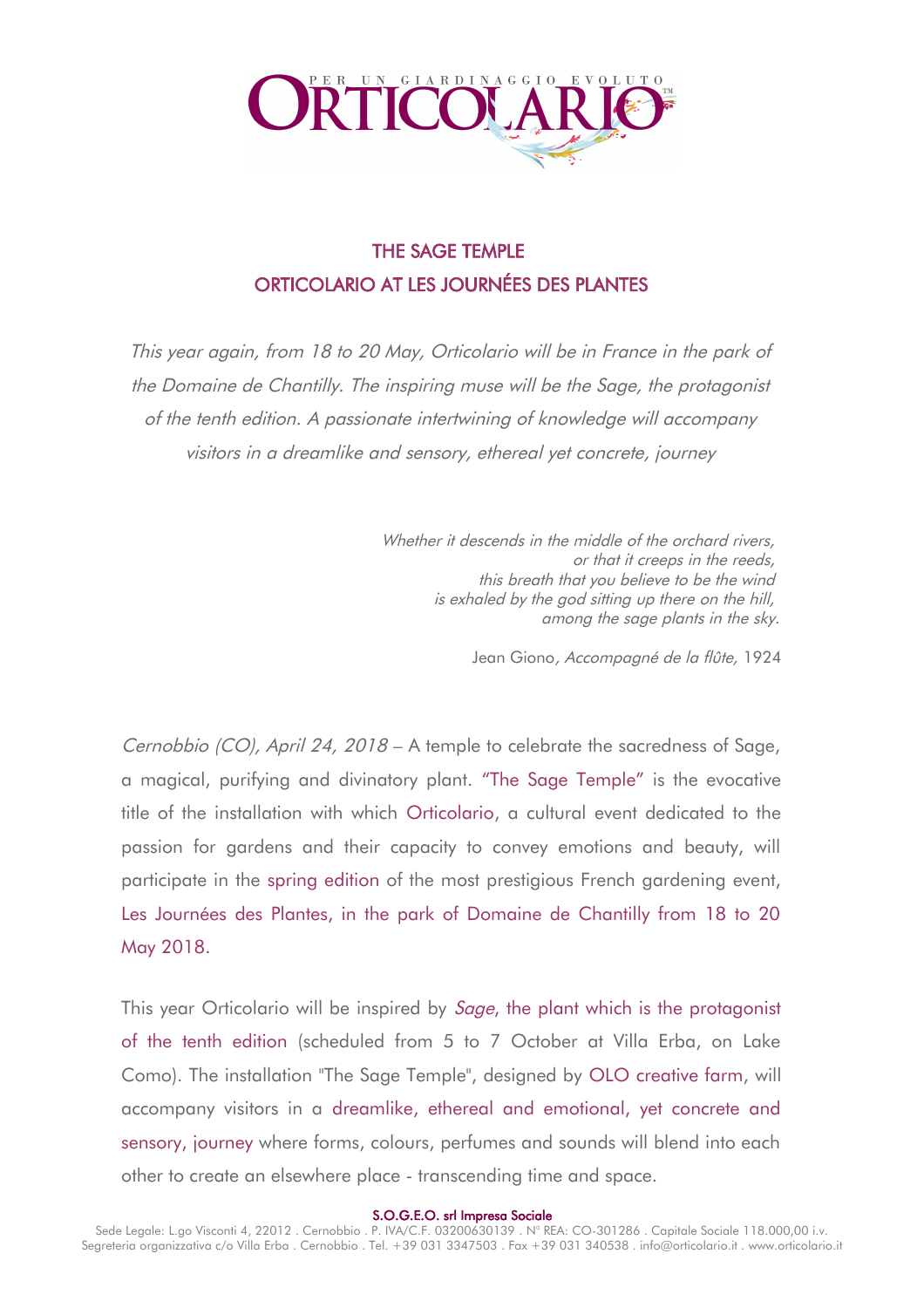The temple will consist of a square-shaped metal structure, created by Francesco Mazzola of FDM F.lli Mazzola, in which the frames traditionally used by Mantero Seta for silk-screen printing of fabrics and accessories are set. A transparent fabric, veiling and unveiling, will invite visitors to enter: they will be greeted by mirror-like walls – to reflect (on) the presence of man in the garden – and by walls of *Sage*. And here is the core of the installation, the plants of *Sage*, the "guardian deities of the temple". Four varieties will be presented, all supplied by Vigo Gerolamo nurseries in Albenga: Salvia icterina, Salvia purpurea, Salvia tricolor, Salvia officinalis.

"Our plants are 100% Ligurian, from birth to sale – comments Francesca Vigo, who runs the family company Vigo Gerolamo together with her father and brothers – They grow under the Mediterranean sun, without artificial heat and light".

The sages "will speak" and the visitors will be able not only to smell their scents and touch their leaves, but also to listen to them: the voice of the sages can be heard thanks to special sensors put on their roots and leaves transforming the impulses of the plants into sounds, this being the result of the continuous research by Music of the Plants on the ability of nature to communicate with us. Finally, at the centre of the structure, protected by invisible walls and hidden from prying and profane eyes, the Infinity mirror, a sort of vortex made up of mirrors.

"Inside 'The Sage Temple' the playful confrontation with oneself purifies – explains Mattia Amadori, director and owner of OLO creative farm – The perfumes of the vertical gardens uplift the senses, and when we listen to the voices of the sages we are invited to reflect on the relationship between man and nature".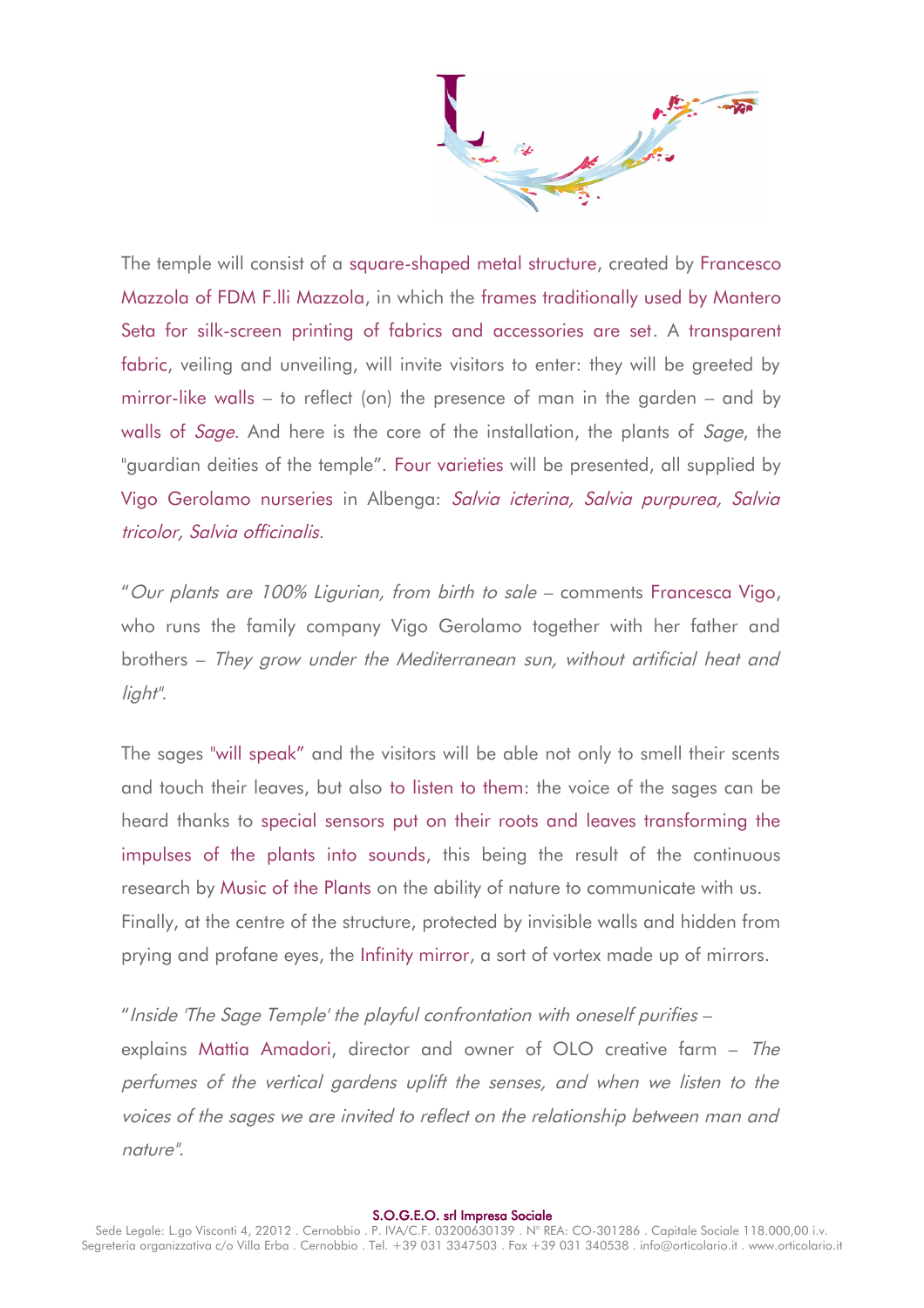### DETAILS ABOUT THE SAGES

Salvia icterina: this variety has green-yellow leaves and a corporeal and rough texture like a cat's tongue. The shandy leaf has a sweet and vaguely alcoholic perfume.

Salvia purpurea is the most aromatic and the most colourful sage, with dark stems and brown leaves. Its scent, as well as its taste, is definitely balsamic, releasing a calming and relaxing aroma.

Salvia tricolor (rose, white and green) has digestive properties and can be used for herbal teas. The great chromatic variability makes this plant definitely sparkling and contemporary with a scent of earth, fresh and lively.

Salvia officinalis: the mother of all sages. The queen of the table and of the vegetable garden. Aroma and taste of tradition, chlorophyll for gardeners.

### DETAILS ABOUT "THE SAGE TEMPLE"

Organised by **Orticolario** 

Project by OLO creative farm Como olocreativefarm.com

Sages nurtured by Vigo Gerolamo Albenga (SV) vigogerolamosrl.it | aromariserva.com

Voices of the sages by Music of the plants Vidracco (TO) musicoftheplants.com

Structure by Francesco Mazzola | FDM F.lli Mazzola | iFlame Capriate San Gervasio (BG) fdm.it | iflame.it

### S.O.G.E.O. srl Impresa Sociale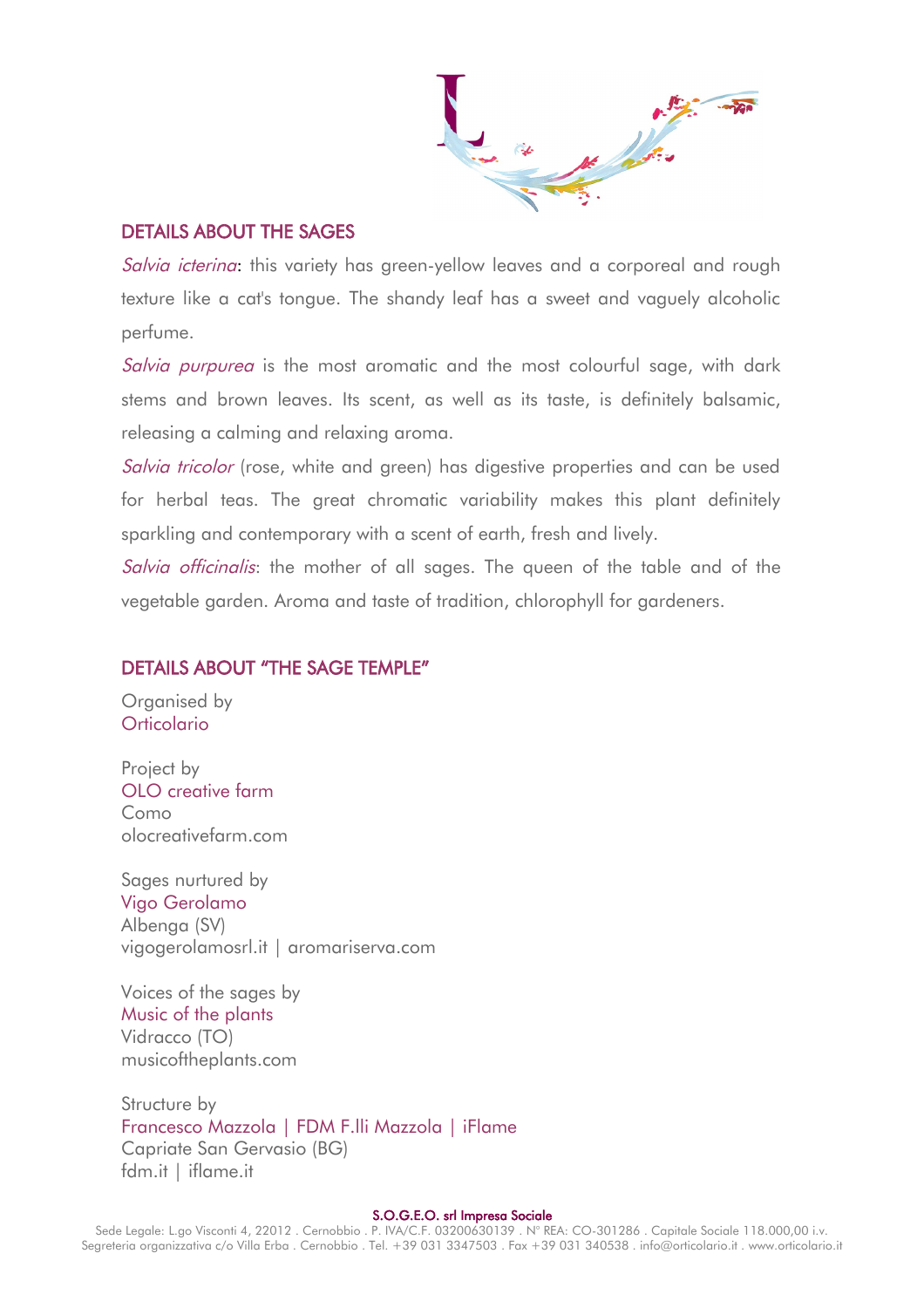And the first of the contract of the contract of the contract of the contract of the contract of the contract of

Sound system with cable radio by TiEVENT Laveno Mombello (VA) FB: Ti Event "Sound&Light Passion" Eventi aziendali e privati

Fabrics by Mantero Seta Como mantero.com

Special thanks to: Paolo Mezzadri | MetalliFilati Cremona metallifilati.com

#### S.O.G.E.O. srl Impresa Sociale

Sede Legale: L.go Visconti 4, 22012 . Cernobbio . P. IVA/C.F. 03200630139 . N° REA: CO-301286 . Capitale Sociale 118.000,00 i.v. Segreteria organizzativa c/o Villa Erba . Cernobbio . Tel. +39 031 3347503 . Fax +39 031 340538 . info@orticolario.it . www.orticolario.it